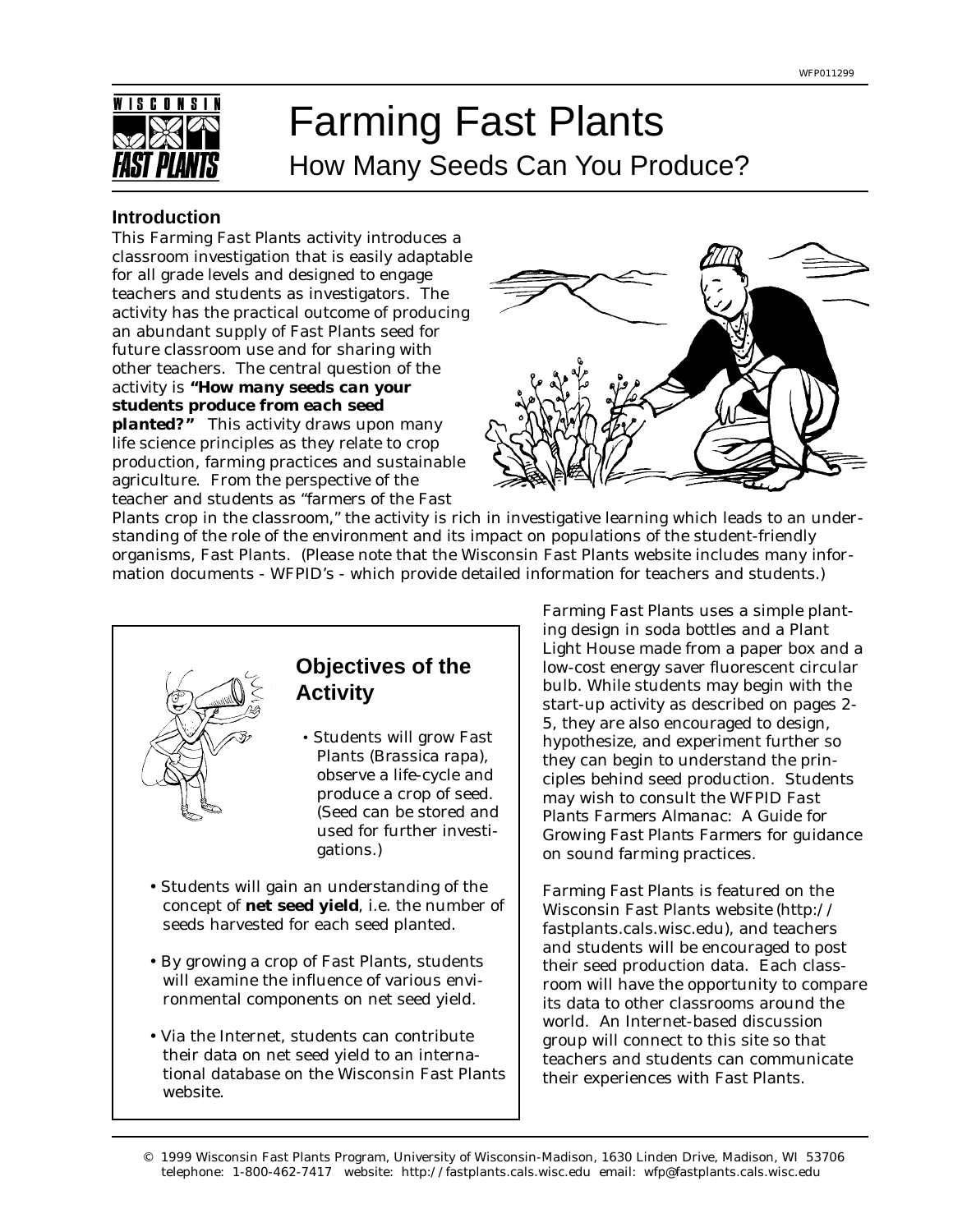

# **Start-Up Activity**

Fast Plants are grown in a hydroponic system, the bottle growing system, or BGS, constructed from a 16-24 oz. soda bottle. Twelve seeds are planted in each BGS and up to nine bottle systems can be placed in one Plant Light House (described below). An alternative, recommended light source is a bank of six 4-foot fluorescent bulbs.

Students will tend Fast Plants from sowing seeds through pollinating flowers and harvesting new seeds. The Fast Plants life cycle from planting to seed harvest is 35-45 days. (See WFPID *Fast Plants Life Cycle*.) Suggested observations and measurements are described on page 6. Teachers can encourage students to note any factors that affect the growth and/or health of their plants and change their farming practices accordingly.

# Getting Started: Building a Plant Light House

# **Materials**

- one empty "copy paper" box with sturdy sides
- plastic plate or lid (e.g. lid of a margarine or yoghurt container)
- 30-watt fluorescent circle light (Lights of America) or a 39-watt fluorescent circle light (GE), energy savers
- electrical cord with socket
- aluminum foil
- clear tape  $(3/4")$
- scissors
- glue stick (opional)
- wood strip (optional)

# **Construction**

- 1. Cut a 1-inch hole in the center of a plastic plate or lid to make a disk, 3-6 inches in diameter, with center hole.
- 2. Cut a 1-inch hole in the center of box top.\*
- 3. Cut two 4 X 14 cm ventilation slots in top, upper sides or back of box as shown.
- 4. Apply glue to each inner surface or use clear tape to fasten aluminium foil to cover entire inner surface. Use clear tape to reinforce corners and edges.
- 5. Insert light fixture base through hole in top and through plastic plate. Secure fixture by attaching socket.
- 6. Tape an aluminum foil curtain over front from the top front edge of box.
- 7. Strengthen curtain edges with tape. Tape or clip weights (e.g. wood strip or ruler) on bottom of curtain. If desired, attach environmental monitoring devices (e.g. indoor/outdoor digital thermometer) using Velcro tape. Your Light House is ready!

\* Some copy-paper boxes do not have sides of one solid piece of cardboard. In that case, the teacher should glue a solid piece of cardboard to reinforce the side of the box before cutting the center hole and ventilation slots. (We thank Mikell Lynne Hedley, Central Catholic High School, Toledo, Ohio for this suggestion.)

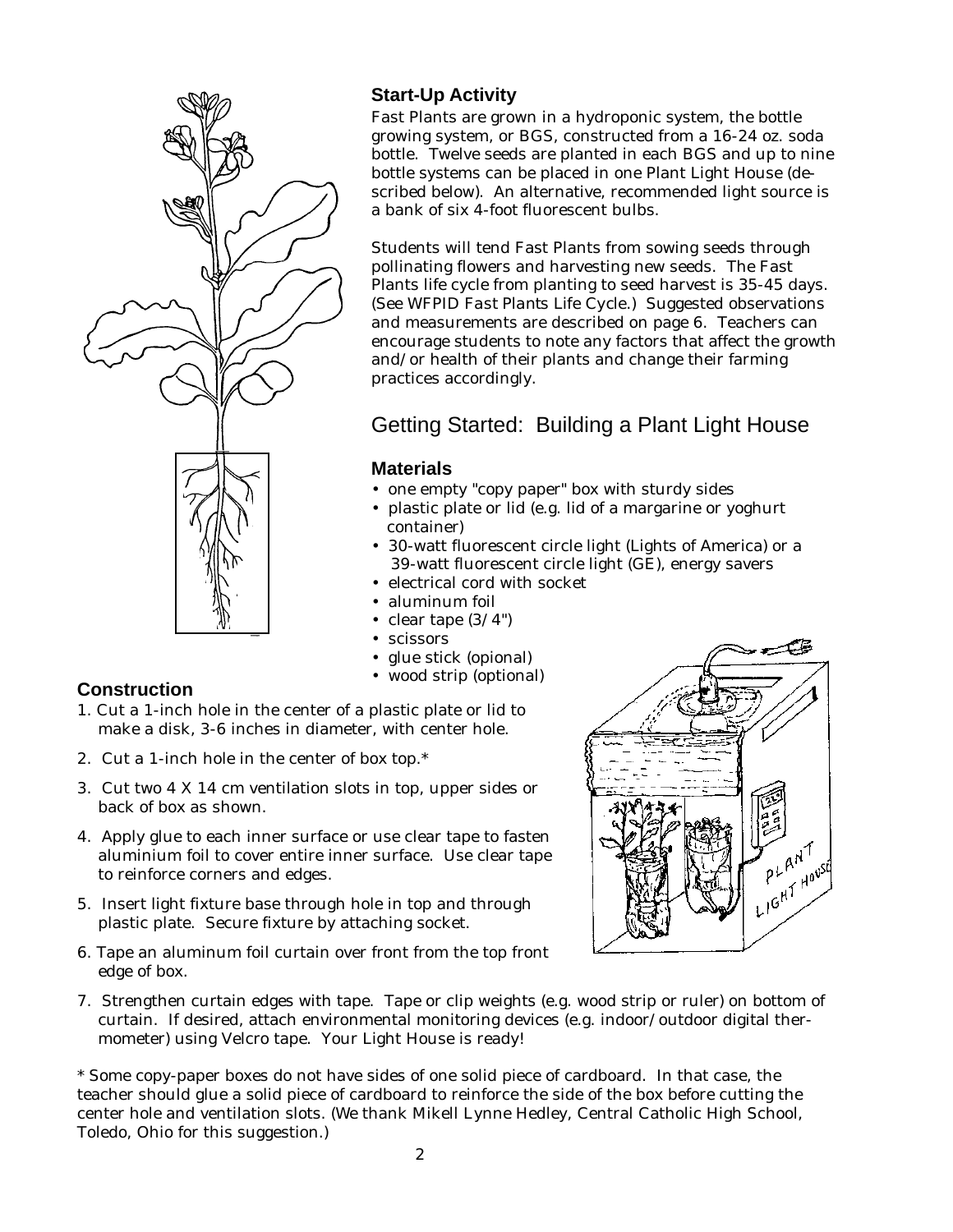# Construction of the Bottle Growing System (BGS)

# **Materials**

- 16-, 20-, or 24-oz. soda bottles
- unpolished cotton string (20-cm lengths) or Watermat® for capillary wicks
- vermiculite (medium-grade horticultural)
- planting medium (a soilless mixture of approximately 1/2 peat moss and 1/2 vermiculite, e.g. peatlite, Scotts Redi Earth®)
- Peters 20-20-20 Professional® fertilizer with minor elements
- dried bees and toothpicks for making beesticks

# **Construction**

1. Cut each soda bottle 0.5 cm below the rim of the shoulder to create the growing funnel, which will hold the vermiculite and planting medium. To make the bottom more stable, make a second cut in the bottom portion of the bottle to create a reservoir, 8 to 12 cm tall, for the hydroponic nutrient solution. (A single Plant Light House can accommodate eight soda bottles.)

*[From here on, the instructions refer to a single BGS.]*

- 2. Drill or melt a 5-mm hole in the bottle cap. Screw bottle cap onto bottle top.
- 3. Insert a string wick or other capillary wicking, approximately. 0.5 cm X 10 cm, through the hole in the bottle cap. Check your wick before planting to be sure that it draws water well.
- 4. Invert the growing funnel (bottle top) and place in the reservoir (bottle base). The wick should extend from the funnel to the floor of the reservoir.

## **Planting\***

- 5. Layer approximately 50 cc  $(-1/4 \text{ cup})$  of vermiculite into the funnel and then layer approximately 100 cc  $(-1/2$  cup) of your planting medium on top of the vermiculite so that it fills the funnel to the rim. Tap the funnel to help the soil settle loosely, then level off the excess.  $\Box$ not press or compact the planting medium.
- 6. Gently soak the soil and vermiculite with tap water, letting it percolate through the soil until it drips from the wick at the bottom of the growing funnel. This is called the *runoff*. The layer of planting medium should shrink down in the funnel about 0.5-1 cm from the rim.
- 7. Uniformly distribute 8 petite Fast Plants seeds on the surface of the moist planting medium around the perimeter of the funnel about 5 mm from the clear wall.

#### 5 6 1 2 4  $7 \mid \bullet \text{ of seeds } \bullet \mid 3$ 8 Location in BGS

\* Reference WFPID *Understanding the Environment* at the WFP website.

## **Seeds**

• 200 Fast Plant seeds, petite stock. (One packet of 200 seeds should be sufficient for 24 bottles and three Plant Light Houses.)

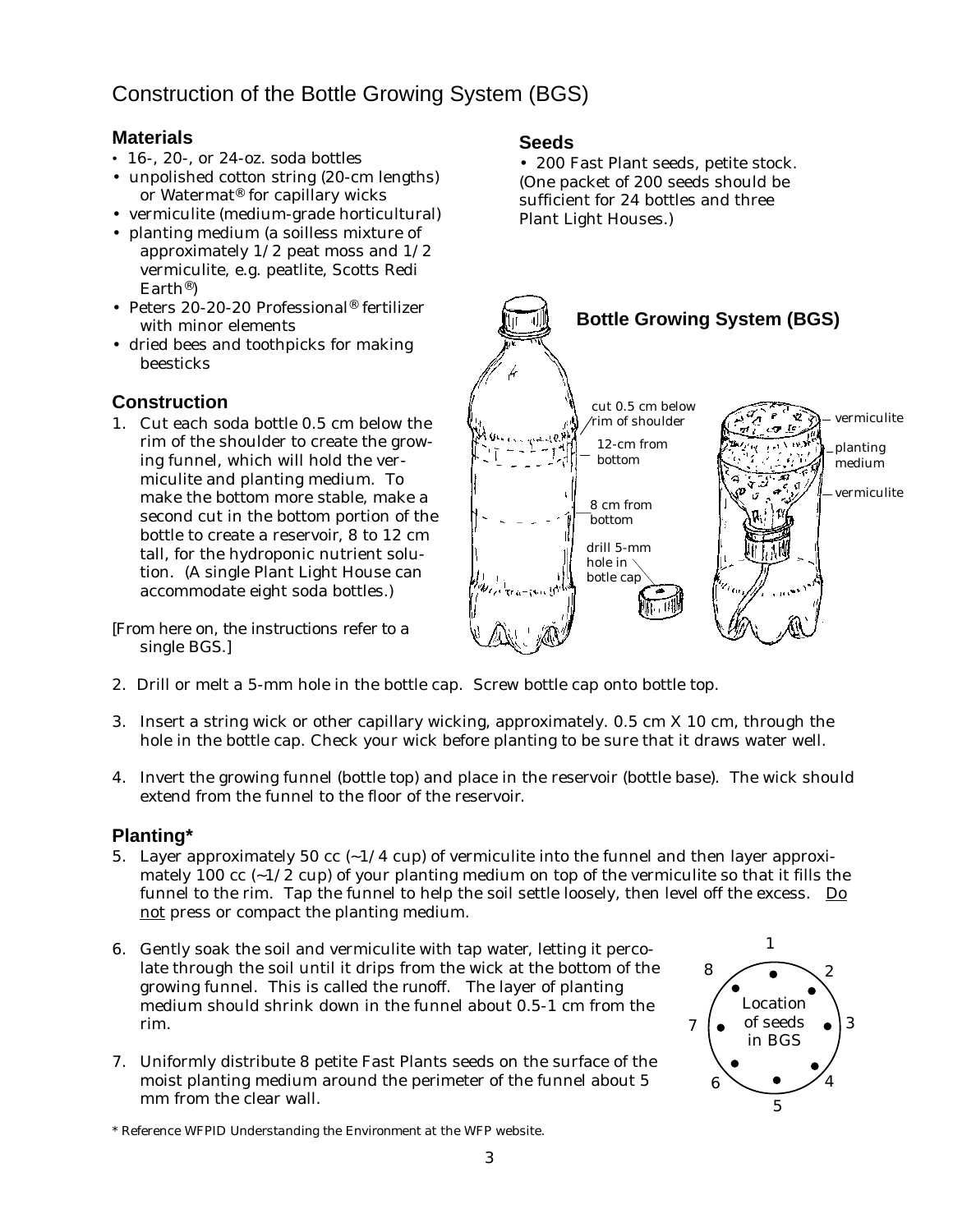- 8. Cover the seeds and planting medium with a layer of vermiculite (0.5-1 cm) so that the vermiculite is level with the rim of the growing funnel.
- 9. Gently moisten the vermiculite with tap water until water again drips from the wick at the base of the funnel.
- 10. Pour off the water remaining in the reservoir, and replace it with 1/8 strength Peter's Professional fertilizer (hydroponic nutrient solution) to the level of the bottle cap.

Make a full strength (or "1X") Peters solution by dissolving one level soda-bottle capful of Peters crystals into one liter of water. Then dilute a portion of the fullstrength solution to 1/8X for your hydroponic nutrient solution. (For every cup of full-strength solution, add 7 cups of water, then mix well.)

- 11. Place a label on the completed BGS indicating the date and hour of planting, variety of seed (e.g. petite), and name of the student or group.
- 12. Put all BGS's in the Plant Light House. Keep light on 24 hours a day.

#### **Observing, Measuring and Monitoring\***

A major goal of this *Farming Fast Plants* is to produce abundant seed. Thus, your students should monitor their plants each day and make appropriate notations in their journals. Should your students decide to run additional experiments under different conditions, they can evaluate environmental influences on plant growth and seed production.

- 13. Monitor and record the temperature inside the Plant Light House each day, if possible, as well as the room temperature. If average temperatures within the Plant Light House exceed 30˚C/ 85˚F, additional ventilation slots can be cut in the top and upper portions of the Light House.
- 14. Observe the level of the nutrient solution and replenish used solution as needed. The amount used by the plants and lost to evaporation can be measured and graphed. Algal growth in the nutrient solution can be inhibited by wrapping the reservoir in aluminum foil or dark paper to exclude

light.

*\* Reference WFPID "Investigating and Inventing" at the WFP website.*

#### **Pollinating\***

The petite Fast Plants will begin to flower about 15 days after sowing. When flowers on more than two Fast Plants are open, your students should begin to pollinate their flowers and continue pollinating every day or two among all open flowers for up to 7 days. Pollen of Fast Plants (rapid cycling *Brassica rapa*) is relatively heavy and sticky. Unlike many grass and some tree pollens, Fast Plants pollen is normally not carried in the air.

- 15. Pollinate with beesticks made by gluing a dried bee to the end of a toothpick (see illustrated on page 5).
- 16. Collect pollen with your beestick from the flowers of one plant and move your beestick to the stigmas of other plants. Be sure to deposit a good load of pollen on the stigma of each flower. Fast Plants are self incompatible: that is, each stigma prevents germination of its own pollen.



17. If you don't have dried bees, try using pipe cleaners, cotton swabs, or very small pieces of cloth, e.g. velveteen glued to a toothpick. (Your students may wish to test the effciency of different pollination tools with respect to seed yields.)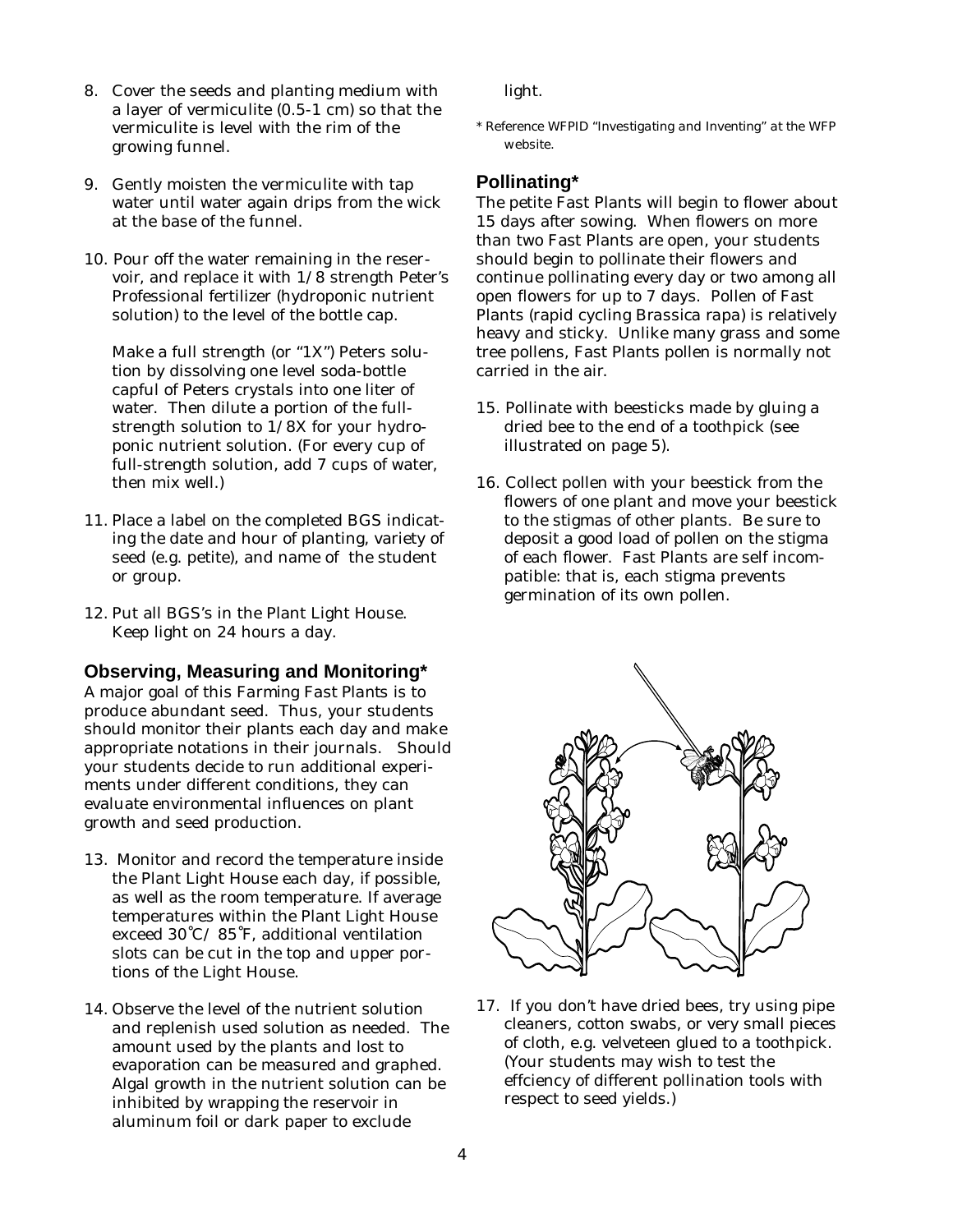

- 18. Discontinue pollination 7 days after the first flowers open or sooner if no new flowers appear.
- 19. Keep the reservoirs full. The plants will need nutrient solution for another 20 days after the last flower is pollinated, so it is important to note the date of the last pollination.
- \* Reference WFPID "Bee and Brassicas" at the WFP website.

#### **Harvesting**

20. Twenty days or more after the final pollination, the lower leaves of the plants will be withering, and pods will be turning yellow. (Inside the pods, the seed coats will be turning brown.) At

this point, remove the nutrient solution from the reservoir and allow plants to dry until crispy brown (approximately 1 week).

21. Harvest each plant carefully by cutting it off at soil level. Take care not to break off the pods. Number each plant. Harvest seeds from each plant separately by gently rolling



rolling dry seed pods between hands over a paper towel.

the dry seed pods between your fingers over a tray. (Alternatively, you can drop seeds onto adhesive tape which is taped to a card with the adhesive side up.)

- 22. For each numbered plant, count and record the number of seeds harvested. Count only plump seeds that you think will germinate. Do not count tiny, shriveled "seeds" as these are not truly seeds.
- 23. For each bottle growing system (BGS), calculate the average number of seeds harvested for each seed sown. [# seeds harvested/# seeds planted] This is your net seed yield (NSY). Then calculate the average number of seeds harvested per each plant harvested. [# seeds harvested/ #plants harvested] Are the averages different? Why?



- 24. Finally, calculate the net seed yield (NSY) from all the BGS's in the class to obtain the class NSY. **This is the figure you will enter on the Wisconsin Fast Plants website as the NSY from your class** (as described on page 6).
- 25. Place the seeds in labeled envelopes. Include: the seed name, e.g. Fast Plants (rapid cycling *B. rapa*) petite; the number of plants that produced the seeds; date of harvest; total number of seeds produced; your name.

26. Test the viability of your seed cropby germinating 20-50 seeds on wet paper toweling in a plastic bag or petri dish. After 24 hours, calculate the percentage of germination (or "viability") of your seed. Observe the vigor and uniformity of the germination. Note the germination test date and % germination on the seed envelope.

27. For future Fast Plants investigations, store seed envelopes in a cool, dry place, e.g. in a refrigerator in a moisture-proof, sealed container. Ideally, the container would also contain a drying compound, e.g. indicator silica gel, which can be obtained from a pharmacist or from a camera store. Seed that is stored dry and cool will remain viable for over 10 years.